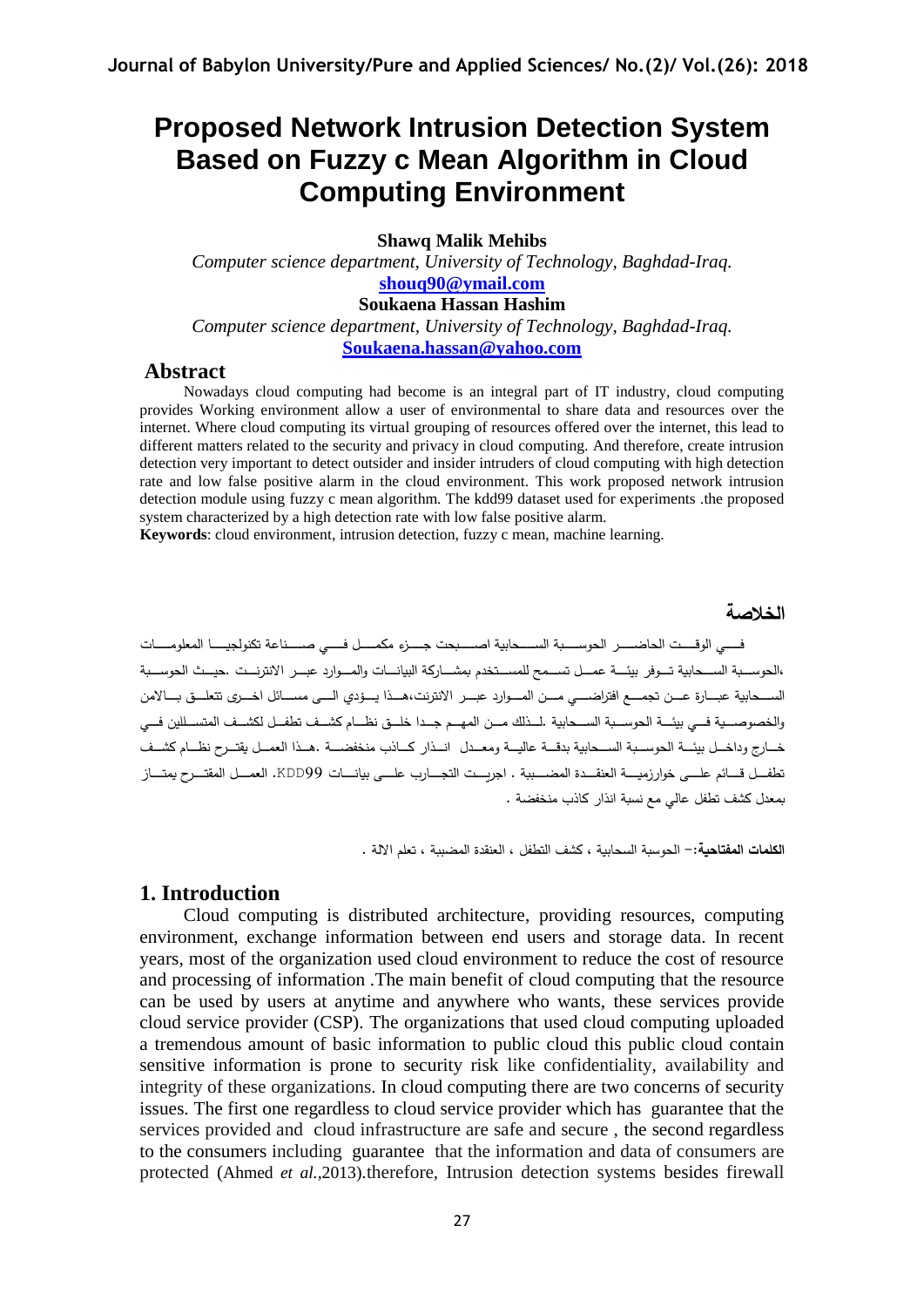used to protect resource and data in the cloud environment form Suspicious activities. Firewall cannot be used to detect insider attack special denial of service (Dos) and distributed denial of service (DDos), so it is the inevitable to a developed intrusion detection system in a cloud environment. Intrusion Detection System (IDS) is an important part of network security used to maintain system availability and data integrity (Vikrant *et al.,* 2013). Anomaly detection used to detect suspicious activity through search for abnormal events in the monitored data. The operation of collect information related to intrusion and monitors the activity occurring in the system for analysis them to refer to the intrusion. Then the system will be raised alarm if there is probably intrusion (Ramgovind, and Smith, 2010). An IDS is a software that Is automatically the intrusion detection process and detects possible intrusions. Network-based (NIDS) identify suspicious activity through monitors network traffic for certain network segments or devices and analyze the network and application protocol activity .The fast development of network technology and continuous improvement of technology, the ways of new attacks emerge in endlessly. Intrusion detection system should be capable to conduct interconnection analyzing from multiple inputs that are combined. There are several important characteristics of fuzzy systems fittings intrusion detection these characteristics illustrated as below (John *et al.,*):

- The ability of Fuzzy systems to combine inputs from different sources
- There is types of intrusions are not possible clearly recognized (e.g. at what threshold should an alarm be set?)
- Alarms rate that might happen with intrusion usually unknown.

Fuzzy clustering is clustering approach to grouping object into threaded categories called clusters based on Statistical technique. The fuzzy clustering allows the object to belong more than cluster with some degree of membership, in such away the objects in one cluster more like to between them than to those in other cluster. The main advantages of clustering technique its ability to detect new pattern of attack. In our work we proposed FCM algorithm which is most commonly used in fuzzy clustering .The FCM algorithm operates on division a finite set of given samples into a set of fuzzy clusters in relation to some certain criterion. In the cloud environment the most research areas focus on high accuracy despite of other sequence challenges such as false alarm rate and response time (Ahmed *et al.,* 2013).For that, we proposed network intrusion detection system based on the fuzzy c mean algorithm to detect the normal behavior and attack behavior .the proposed work characterized by low false alarm and high detection accuracy.

### **2. Patterns of attacks in cloud environment**

The service and resource provided by cloud computing motivate the intruders to gain continues service and resource .The attacks that effect of the cloud computing service and resource .

#### **1. Insider attack**

The business man, employers and partners who work in the present time or in the past time that have authorized access to information of users indicated as insiders. Those authorized users revealing the user's information. Besides, those insiders may attempt get unauthorized privileged access to cloud resources. This attack causes dangerous security risks and very difficult to detect.

### **2. Flooding attack**

The attacker send massive amount of packets from acquit host (zombie) in network to flood the victim machine. The type of packets can be TCP, UDP, ICMP or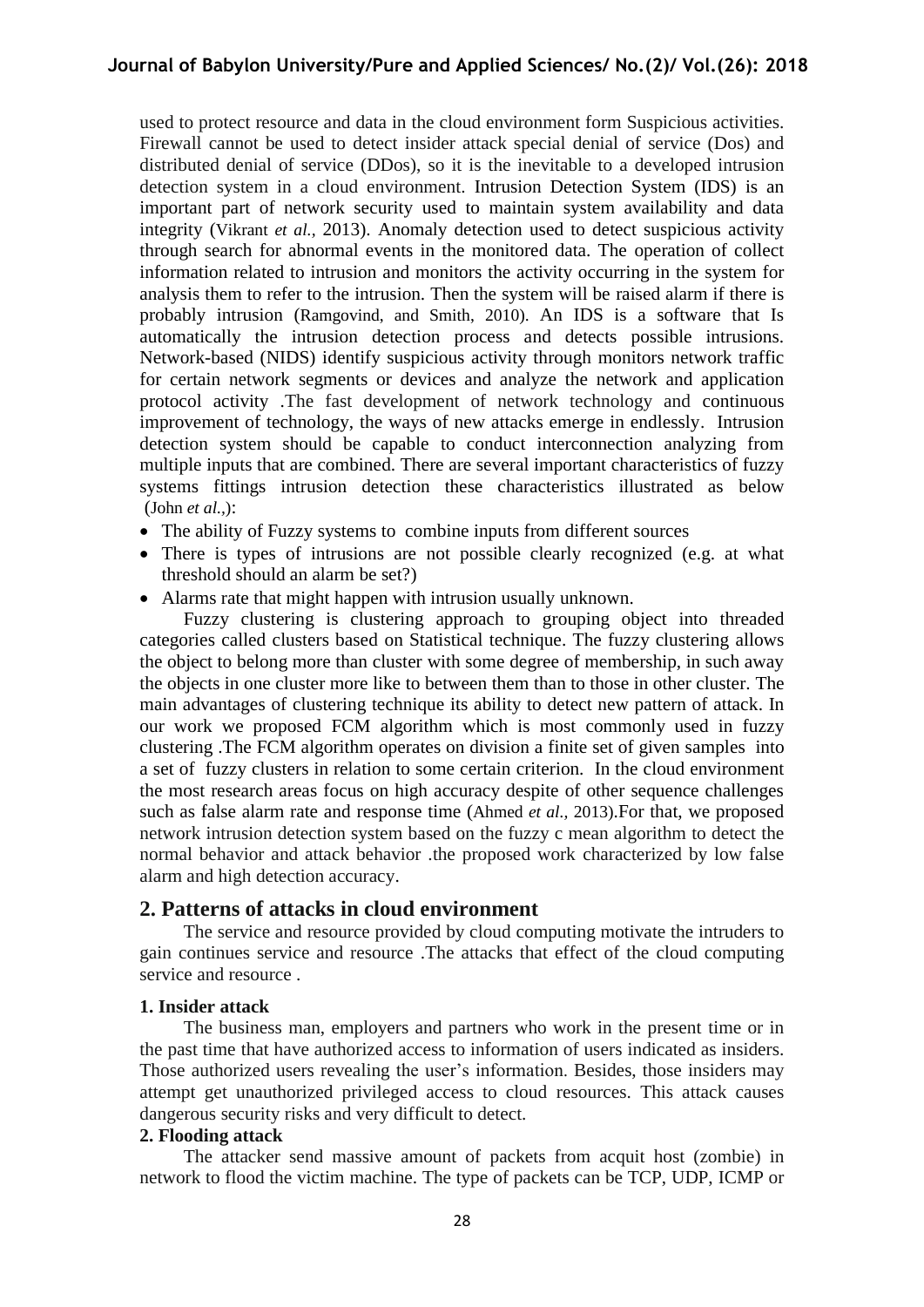## **Journal of Babylon University/Pure and Applied Sciences/ No.(2)/ Vol.(26): 2018**

a Blend of them. This type of attack aims to prevent authorized users from using cloud resources to penetration the cloud resources. The reason for occurring flooding attack is illegal network connections. In cloud computing the VMs can be requests by everyone via internet .Therefore, the denial of service (Dos) and distributed denial of service (DDos) can be occur by zombies. The availability of service in the cloud affects by this type of attack.

### **3. User to root attacks**

The attacker theft the login details of legitimate user (sniffing or guessing password).As the attacker used authorized account in the process of hacking, it not possible to recognized by search the packets. The most popular type of this attack is buffer overflows. The method of execute buffer overflow attack is when the application program copies amount of data into buffer its size less than data. There are no security package to deal with phishing attacks and weak password recovery techniques.

### **4. Port scanning**

In this type of attack, attacker attempt to explore the list of open, closed and filtered ports via port scanning ,after that the attackers can hacking the service he went through that ports. Through port scanning network information such as MAC address, IP address, gateway filtering, router filtering and firewall rules can be found. The attacker can attack the service provided by cloud computing through open ports.

### **5. Attacks on virtualization**

In this attack, attacker hack a hypervisor then can be gain access to host machine to control them. DKSM, SubVirt and BLUEPILL are the most popular type of this attack. The Zero-day fragility motivate hacker to get access virtual machine manager (VMM) or hypervisor .This can be done by search for Zero-day fragility in the target software then modified the target software.

# **6. Backdoor channel attacks**

In this attack, attacker get access to targeted node compromises a node to impact user secrecy .By using this type of attack hacker able to control the resource of victim .Also can revealing victim's secrecy. In addition that the attacker can be used the victim as zombie to launch DDoS attack. This attack affects confidentiality of the system (Pandeeswari and Ganesh Kumar,2015; Chirag *et. al.,*2013).

### **3. Related work**

Vikrant G. Deshmukh *et.al.,* 2013, proposed FC-ANN approach for intrusion detection in cloud environment .The proposed intrusion detection model in the first place the training dataset divided into homogenous subgroups via fuzzy clustering technique .The result subsets used to train ANN learning algorithms. Then emulation the ANN models to reduce the error by using the whole dataset. The membership grades created using fuzzy clustering model used to merge the results. Finally new ANN train using the merge results.

Hao Wang *et.al.,*2010,developed intrusion detection system based on hybrid fuzzy c mean clustering .The developed system combine fuzzy c mean algorithm and Quantum-behaved Particle Swarm Optimization (QPSO) algorithm to find the global optimum solution.

Saeed Khazaee and Maryam Sharifi Rad ,2013, proposed intrusion detection based on Fuzzy-ARTMAP neural network and used fuzzy c mean algorithm as prepossessing step .The fuzzy c mean algorithm used to cluster the training data and separated the inappropriate sample from the training set .In this approach the sampling with membership smaller than 0.5 well moved to new set called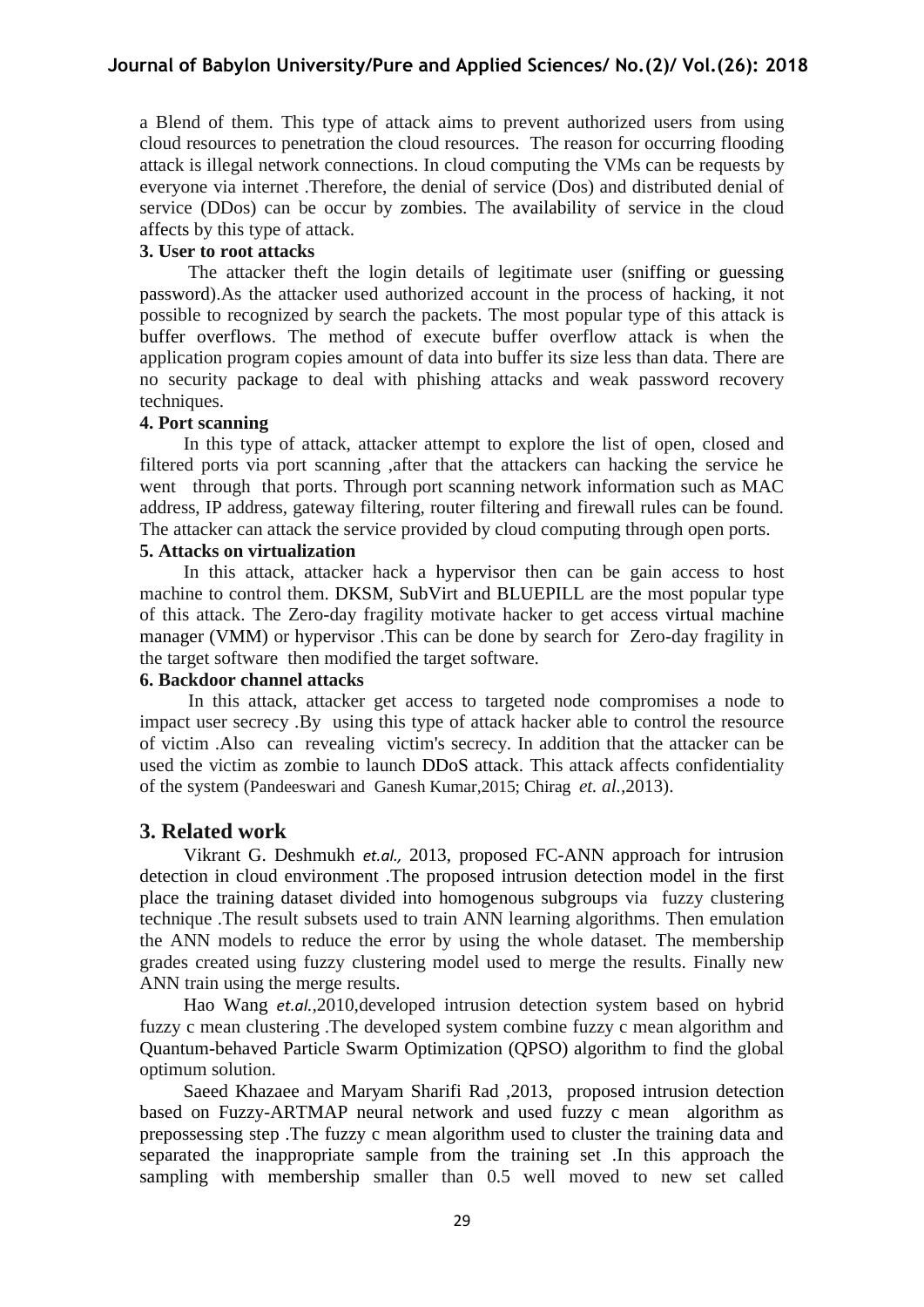# **Journal of Babylon University/Pure and Applied Sciences/ No.(2)/ Vol.(26): 2018**

inappropriate data1.Then after clustering the sampling that not match the clusters moved to inappropriate data2 .Then both inappropriate data1 and inappropriate data2 class labels change to abnormal .Then the Fuzzy-ARTMAP neural network used as classifier.

# **4. Dataset description**

The KDD cup 99 was popular dataset used for evaluate intrusion detection algorithms. This dataset consist TCP connections, each connection has 41 features with a label determine the type of a connection whether normal connection or type of attack connection. The feature of dataset divided to numeric and symbolic features, classified into the following four categories (Basic features, Content features, Timebased traffic features, Time-based traffic features). Attack type classified to four main categories (Shelly Xiaonan Wu and Wolfgang Banzhaf,2010):

- Denial of Service (DOS) attacks: The attacker attempt to make the system resource occupied to prevent the legitimate user from using the system.
- Probe attack: The attacker scans the network to collect information and find fragility .Then use this fragility to attack at later time.
- Remote-to-Local (R2L) attack: Hacker sent packets to the victim machine through network .After that exploit fragility to get unauthorized local access to that machine.
- User-to-Root (U2R) attack: in this attack, hacker in the first get access to normal user then exploit fragility in the system to get root level access .The aim of this attack to get illegitimate super-user privileges.

 $\bullet$ 

| <b>Table 1: Attack types</b> |  |
|------------------------------|--|
|------------------------------|--|

| Category         | Type                                                                       |
|------------------|----------------------------------------------------------------------------|
| DoS              | smurf, neptune, back, teardrop, pod, land                                  |
| Probe            | satan, ipsweep, portsweep, nmap                                            |
| R <sub>2</sub> L | warezclient, guess_passwd,warezmaster, ftp_write, multihop, phf, spy, imap |
| U2R              | buffer_overflow,rootkit, loadmodule, perl                                  |

| A WHILE IS IN ALWARANT VA DWAALDAUD AAL AAN AF UM DIJ |        |        |       |     |      |        |
|-------------------------------------------------------|--------|--------|-------|-----|------|--------|
| dataset                                               | normal | Dos    | Probe | U2R | R2L  | Total  |
| corrected<br>KDD 99"                                  | 60593  | 229853 | 4166  | 70  | 1126 | 311029 |
| $"10\%$<br><b>KDD</b>                                 | 97277  | 391458 | 4107  | 52  | 1126 | 494020 |

**Table (2): number of samples in KDD cup 99**

# **5.Preprocessing Datase**

In KDD Cup 99 intrusion detection dataset, each record consists of 41 features which extracted to abstract the information of each connection. To train the algorithm, the enumeration and normalization operations of some data is necessary. In first the symbolic variables convert to number and then all variables are normalized. The symbolic features set to sequential integer values. The dataset consists of symbolic and numeric values, all symbolic features value transform into numeric values such as three types of protocols (tcp, udp, icmp) and 68 types of services in KDD cup 99 and 11 types of flag, each one takes value from [1..N] as described in table (1), and each numerical value in the dataset is normalized between 0.0 and 1.0 according to the following equation:

$$
x_n = \frac{x - xmin}{xmax - xmin}
$$
 (1)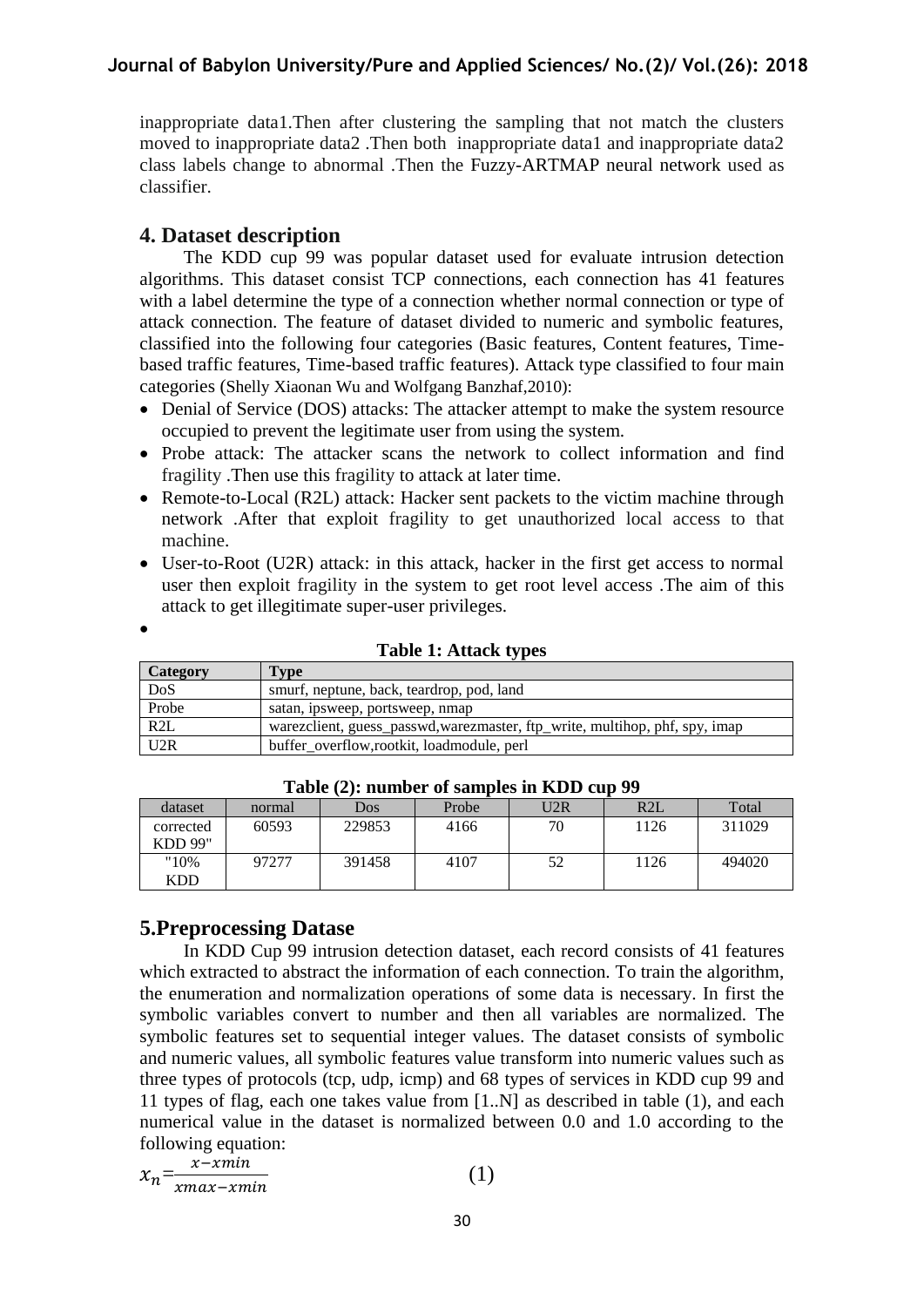|          |              |            |                | Tuble (c) humeric value of symbolic reature of the B cup?? autuset |         |             |         |                |                |
|----------|--------------|------------|----------------|--------------------------------------------------------------------|---------|-------------|---------|----------------|----------------|
| Protocol | Feature      | Service    | Feature        | Service                                                            | Feature | Service     | Feature | Flag           | Feature        |
| type     | value        |            | value          |                                                                    | value   |             | value   |                | value          |
| Tcp      | 1            | Private    | 1              | time                                                               | 23      | shell       | 45      | SF             | 1              |
| Udp      | $\mathbf{2}$ | Smtp       | $\overline{2}$ | mtp                                                                | 24      | Efs         | 46      | <b>SH</b>      | $\overline{c}$ |
| icmp     | 3            | http       | 3              | gopher                                                             | 25      | login       | 47      | S <sub>0</sub> | 3              |
|          |              | ftp_data   | $\overline{4}$ | rje                                                                | 26      | printer     | 48      | S <sub>1</sub> | $\overline{4}$ |
|          |              | <b>IRC</b> | 5              | link                                                               | 27      | netbios_ssn | 49      | S <sub>2</sub> | 5              |
|          |              | telnet     | 6              | Ctf                                                                | 28      | csnet_ns    | 50      | S <sub>3</sub> | 6              |
|          |              | Domain     | 7              | Hostnames                                                          | 29      | nntp        | 51      | <b>RSTR</b>    | 7              |
|          |              | Finger     | 8              | iso_tsap                                                           | 30      | supdup      | 52      | REJ            | 8              |
|          |              | Other      | 9              | $pop_2$                                                            | 31      | http $_443$ | 53      | <b>RSTO</b>    | 9              |
|          |              | ftp        | 10             | netbios_dgm                                                        | 32      | uucp_path   | 54      | <b>RSTOSO</b>  | 10             |
|          |              | Imap4      | 11             | netbios_ns                                                         | 33      | domain_u    | 55      | <b>OTH</b>     | 11             |
|          |              | $pop_3$    | 12             | sql_net                                                            | 34      | $ntp_u$     | 56      |                |                |
|          |              | Sunrpc     | 13             | bgp                                                                | 35      | $ecr_i$     | 57      |                |                |
|          |              | pm_dump    | 14             | vmnet                                                              | 36      | $eco_i$     | 58      |                |                |
|          |              | Echo       | 15             | Z39_50                                                             | 37      | tim_i       | 59      |                |                |
|          |              | Discard    | 16             | ldap                                                               | 38      | $urp_i$     | 60      |                |                |
|          |              | Systat     | 17             | nnsp                                                               | 39      | $red_i$     | 61      |                |                |
|          |              | Daytime    | 18             | kshell                                                             | 40      | Remote_job  | 62      |                |                |
|          |              | Netstat    | 19             | klogin                                                             | 41      | X11         | 63      |                |                |
|          |              | Ssh        | 20             | uucp                                                               | 42      | http_8001   | 64      |                |                |
|          |              | Name       | 21             | courier                                                            | 43      | $urh_i$     | 65      |                |                |
|          |              | whois      | 22             | exec                                                               | 44      |             |         |                |                |

**Table (3) numeric value of symbolic feature of KDD cup99 dataset**

### **6. Fuzzy c mean (FCM) algorithm**

The aim of fuzzy clustering algorithm is partition the data to various clusters according to degree membership value, in a way that each cluster contains data more similar to each other and different from data in other clusters. In fuzzy c-means algorithm the data point data point belong to more than cluster with some degree of membership which known as soft clustering. The data assign to clusters based on fuzzy member ship function. The fuzzy clustering algorithm depends on minimizing objective j and calculates using equation (2). This is based on the following object function minimization  $\mathfrak j$  as equation (2).

$$
J_m(U, C) = \sum_{i=1}^n \sum_{j=1}^k u_{ij}^m d_{ij}^2(x_i, c_j)
$$
 (2)

m – real number in domain  $(1 \le m < \infty)$ .

k ــ number of cluster.

n ــ number of data samples.

 $ui$  – membership degree that indicate the probability that data sample xi belong to  $j^{th}$  cluster.

 $c_i$  – center of cluster.

The fuzzy clustering can be done by repeatedly modified cluster center  $c_i$  and fuzzy membership  $uij$  using equation (3) (4).

$$
u_{ij} = \frac{1}{\sum_{j=1}^{k} (d_{ij}/d_{ik})^{2/m-1}}, \qquad \forall i \qquad (3)
$$
  

$$
c_j = \frac{\sum_{i=1}^{n} u_{ij}^m \cdot x_i}{\sum_{i=1}^{n} u_{ij}^m}, \qquad \forall i \qquad (4)
$$

Where  $u_{ij}$  indicated the membership degree of the data samples that belong specific cluster, and satisfied the following conditions:

$$
\sum_{j=1}^{k} uij = 1 \qquad \qquad \forall k \text{ (5)}
$$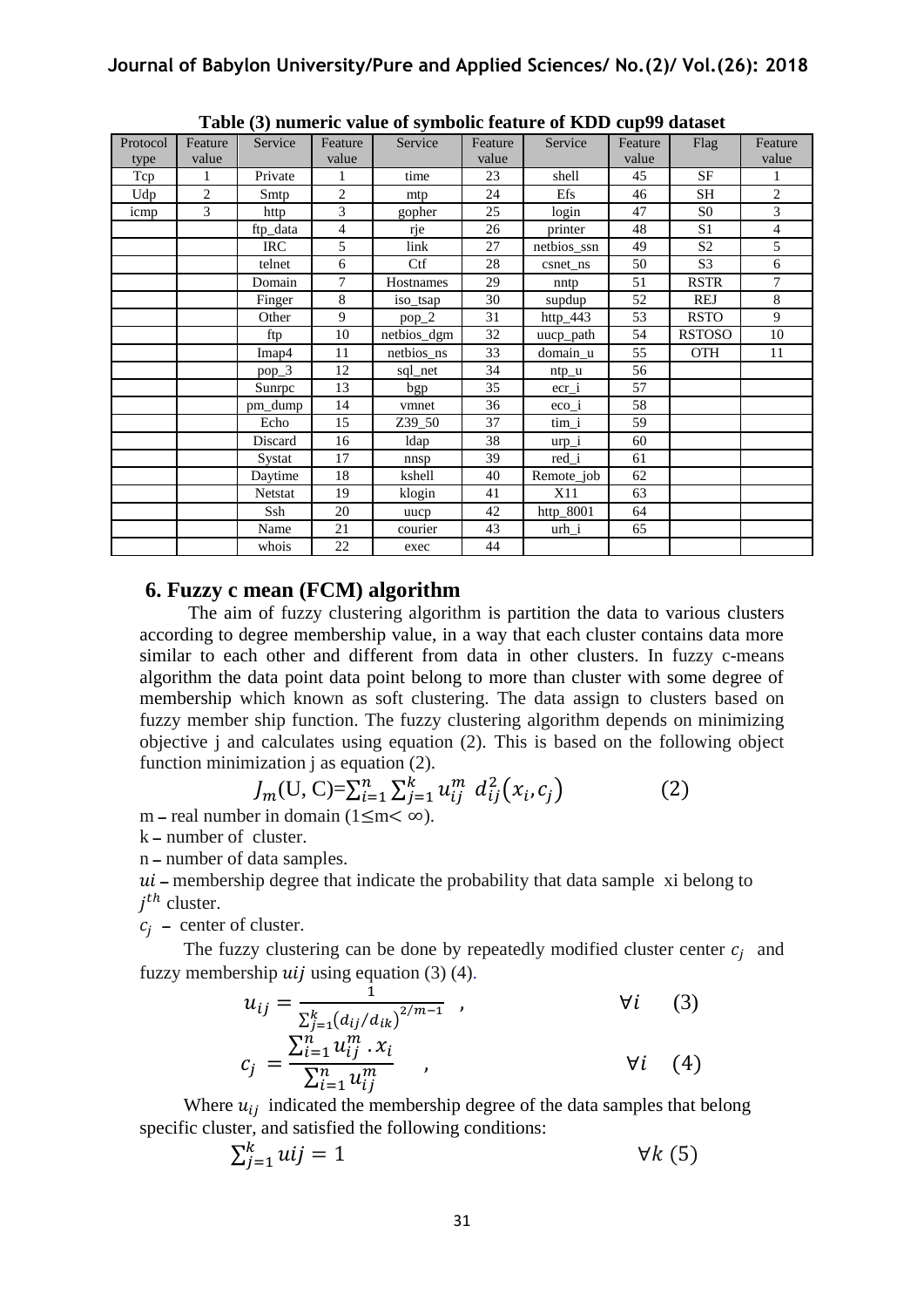$$
\sum_{j=1}^{k} uij > 0 \qquad \forall i \ (6)
$$

# **6.1 The proposed algorithm**

The proposed FCM algorithm for intrusion detection (FCM-ID) consist of two phase .The first phase is training phase where the optimum cluster center obtain. The second phase is testing phase which used the cluster center result from training phase to determine the cluster of new samples. Algorithm (1) represented the training stage of proposed module and algorithm (2) represented the testing stage of the proposed module.

Algorithm (1): Testing stage of proposed (FCM-ID) module.

Input: number of samples selected from KDD99 dataset, fuzziness parameter. Output: Vector of two cluster center  $c = \{c1, c2\}$ . Steps: Selected two cluster centers from training samples randomly. Compute the membership matrix for each samples using equation (3). Update the cluster centers using membership matrix and according equation (4). Repeat until stopping criteria. End

Algorithm (2): Testing stage of the proposed (FCM-ID) module.

Input: the number of testing samples selected from KDD99 dataset, vector of two cluster

Center result from training stage.

Output: classified samples to normal or attack.

Steps:

 Compute the membership matrix for each sample using cluster center from training stage according to equation (3).

 Determine the type of cluster for each sample using membership matrix according the following formula.

If  $(u_{i1} > u_{i2})$  then  $c_i$  (Xi) = 1. Else  $c_i$  (Xi)=2 End if

End

# **7.Performance Evaluation**

The ability of IDS to making the correct predictions, consider the measure of its effectiveness. Depending on the comparisons between the results that predict via intrusion detection system and the true nature of the event. There are four prospect outputs are illustrated in table 4, known as confusion matrix. True positives (TP) in addition to true negatives (TN) indicate that IDS successfully detect the event as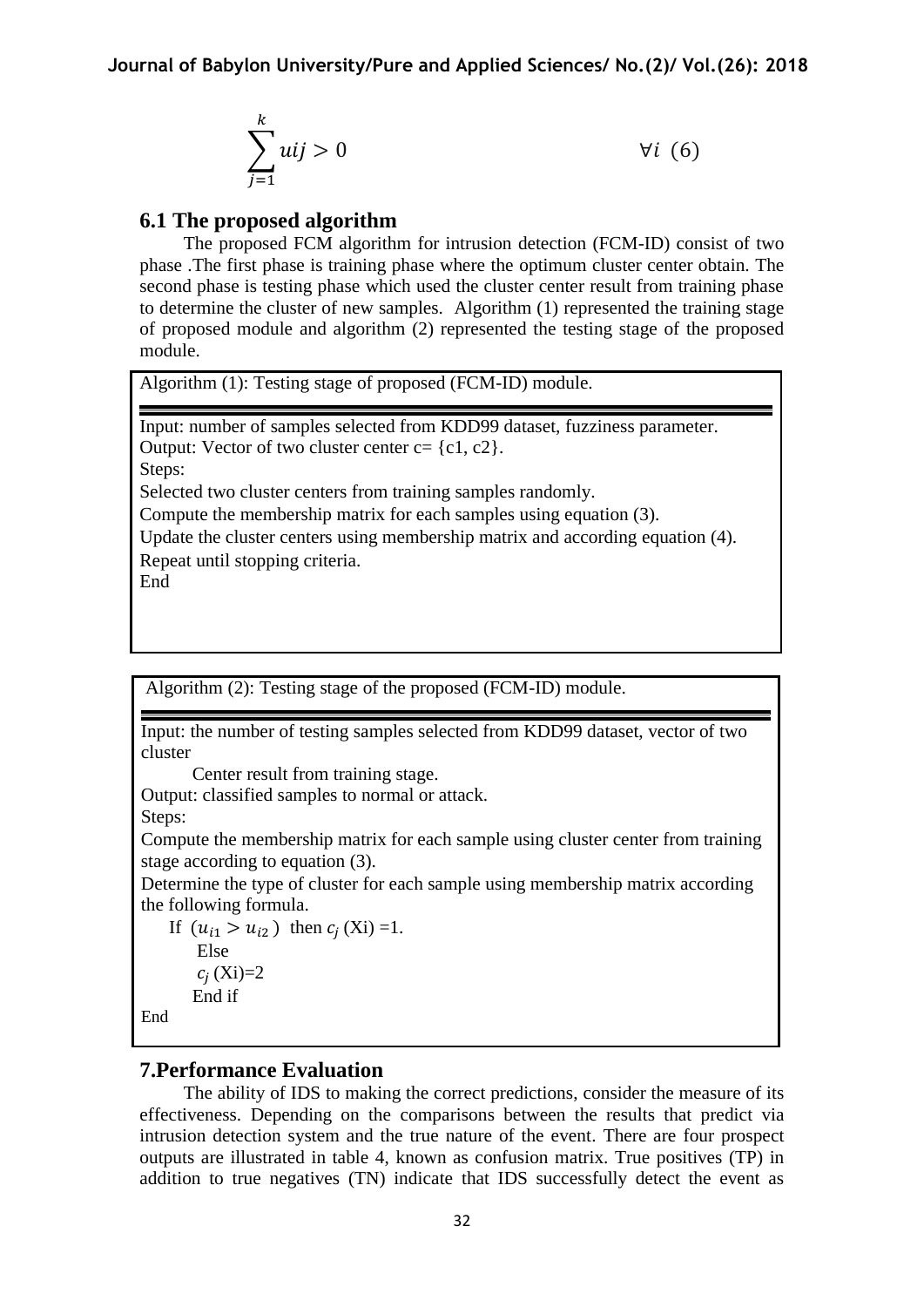attack and normal, respectively. False positives (FP) indicate that IDS faulty predict normal events as attacks. False negatives (FN) refer to that IDS faulty detect intrusion event as normal event. Both FN and FP rates reduce the efficiency of the IDS where FP reduce the capability of system in detection and FN will make the system Susceptible to intrusion .therefore, both of them should be minimized as possible as . Based on confusion matrix show in table 2, to determine the performance of IDSs the following measures used for the numerical evaluation (Shelly Xiaonan Wu and Wolfgang Banzhaf,2010).

Accuracy (ACC): It is performance measure indicates the ratio between the samples that are correctly classified as normal and attack to the total number of samples and calculated using equation:

$$
ACC = \frac{TP + TN}{TP + TN + FP + FN} \tag{7}
$$

Detection rate (DR): It is performance measure indicates the ratio between the numbers of samples which are correctly detected as attack to the overall number of attack samples calculated using equation:

$$
DR = \frac{TP}{TP + FN} \tag{8}
$$

False Alarm Rate (FAR): It is performance measure indicates the ratio between number of samples which are faulty detect as attack to overall number of normal samples and can be calculated using equation:

$$
FAR = \frac{FP}{TN + FP}
$$
 (9)

#### **Table(4):confusion matrix**

| <b>Actual class</b> | <b>Predicted Class</b>  |                        |  |
|---------------------|-------------------------|------------------------|--|
|                     | Negative class (normal) | Positive class(attack) |  |
| normal              | True negative (TN)      | False positive (FP)    |  |
| attack              | False negative (FN)     | True positive (TP)     |  |

#### **8. Experiments and Results**

The KDD cup 99 dataset used to training and testing FCM algorithm, the proposed FCM algorithm applied to classify dataset into two clusters, One for normal and the second for attack. In the training phase (3000) subset of records are selected randomly from whole dataset and used for train the algorithm .This subset of records contain normal and all other types of attack. The Fuzziness parameter set to m=2 and number of cluster set to c=2.To evaluate effectiveness of the proposed algorithm we conduct two experiments. In experimental 1 the trained model tested with (1000) subset of data of records contains both normal behavior and the four types of attacks. In experimental 2 subset consist of (500) record contains both normal and attack samples used to evaluate the proposed module. The subsets of data used in this work illustrated in table (5). Various performance measure used to evaluate the proposed module such as detection rate (DR), false alarm rate (FAR) and accuracy (ACC). The result obtain from testing phase show the high capability of proposed algorithm to distinguish normal activities from attack activities where the result from experiment 1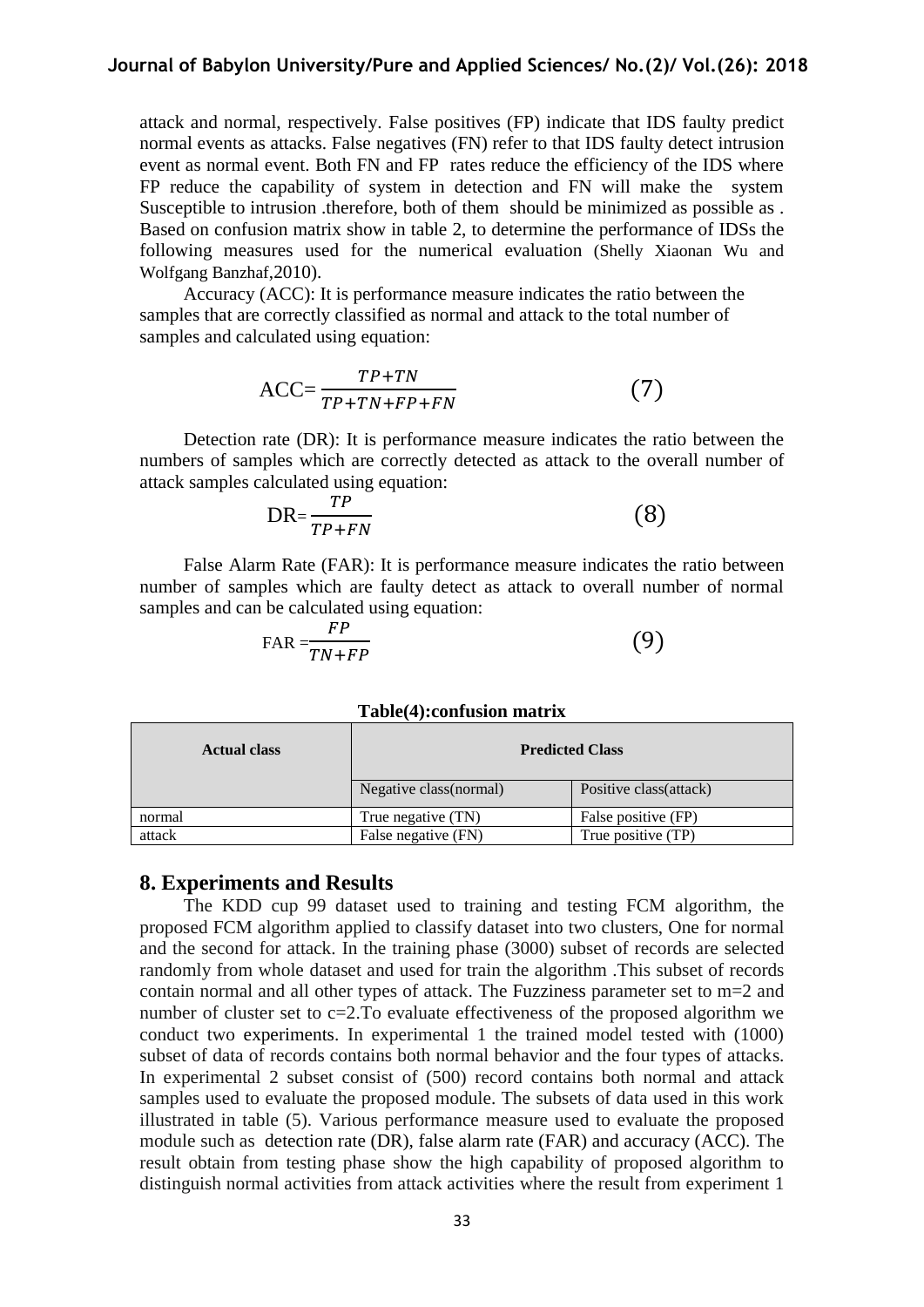show effectiveness of the module to detect the attack behavior with detection rate reach to (99%) and low false alarm rate reach to (1.9%).The accuracy of system is (99%).The result of the experiment raining in the same range. The obtain result from the two experiments shows in table (6).

| of<br>Number  | Total number of records |        |       |       |      |       |
|---------------|-------------------------|--------|-------|-------|------|-------|
| dataset       | records                 | normal | dos   | probe | U2R  | R2L   |
| Train dataset | 3000                    | 999    | 1250  | 521   | 55   | 175   |
|               |                         | 33.3%  | 41%   | 17%   | 1.8% | 5.8%  |
| Test1 dataset | 1000                    | 227    | 452   | 144   | 45   | 132   |
|               |                         | 22.7%  | 45.2% | 14.4% | 4.5% | 13.2% |
| Test2 dataset | 500                     | 138    | 113   | 152   | 19   | 78    |
|               |                         | 27.6%  | 22.6% | 30.4% | 3.8% | 15.6% |

| Performance measure | Exp | Fv <sub>n</sub> |
|---------------------|-----|-----------------|
| DR                  | 99% | $00\%$          |
| FAR                 | .9% | $.1\%$          |
| Accuracy            | 99% | 99%             |

### **9. Conclusion**

In this paper network intrusion detection system based FCM clustering algorithm in cloud computing environment proposed to detect intrusion event from normal behavior. In this work FCM clustering algorithm used to partition the dataset into two clusters. One for attack and another for normal behavior .The proposed module consist of two phase; Training phase where the module trained with dataset to be capable to distinguish normal behavior from attack event; Testing phase where new unseen samples used to evaluate the performance of module. The KDD99 dataset used for training and testing the proposed module. Different performance criteria used to evaluate the proposed module. The experimental result show the effectiveness of system in detects attack and recognize normal behavior with high detection rate even for repeated attack and low false alarm.

## **Reference**

- Ahmed Patel , MonaTaghavi , Kaveh Bakhtiyari ,Joaquim Celestino Junior ,2013,**" An intrusion detection and prevention system in cloud computing: A systematic review"**, Journal of Network and Computer Applications Vol. 36 ,pp. 25–41.
- Chirag Modi, Dhiren Patel, BhaveshBorisaniya, HirenPatel, Avi Patel, Muttukrishnan Rajarajan ,2013, **"A survey of intrusion detection techniques in Cloud"**, Journal of Network and Computer Applications Vol.36 ,pp.42–57.
- Hao Wang, Yan Zhang, Danyun Li, 2010,**"Network Intrusion Detection Based on Hybrid Fuzzy C-Mean Clustering"**, Seventh International Conference on Fuzzy Systems and Knowledge Discovery (FSKD 2010),volume 1,pp.483-486.
- John E. Dickerson, Jukka Juslin, Ourania Koukousoula, Julie A. Dickerson, **"fuzzy intrusion detection"**, IEEE, ISBN: 0-7803-7078-3,pp. 1506 – 1510.
- Pandeeswari, N.; Ganesh Kumar, 2016**,"anomaly detection System in cloud environment using fuzzy clustering based ANN"**, Mobile [Networks](http://link.springer.com/journal/11036) and [Applications,](http://link.springer.com/journal/11036) Volume 21,issue 3, pp. 494-505.
- Ramgovind, S. Eloff and M.M. Smith.E, 2010,**"The management of security in Cloud computing"**, IEEE, ISBN: 978-1-4244-5493-8,pp. 1-7.